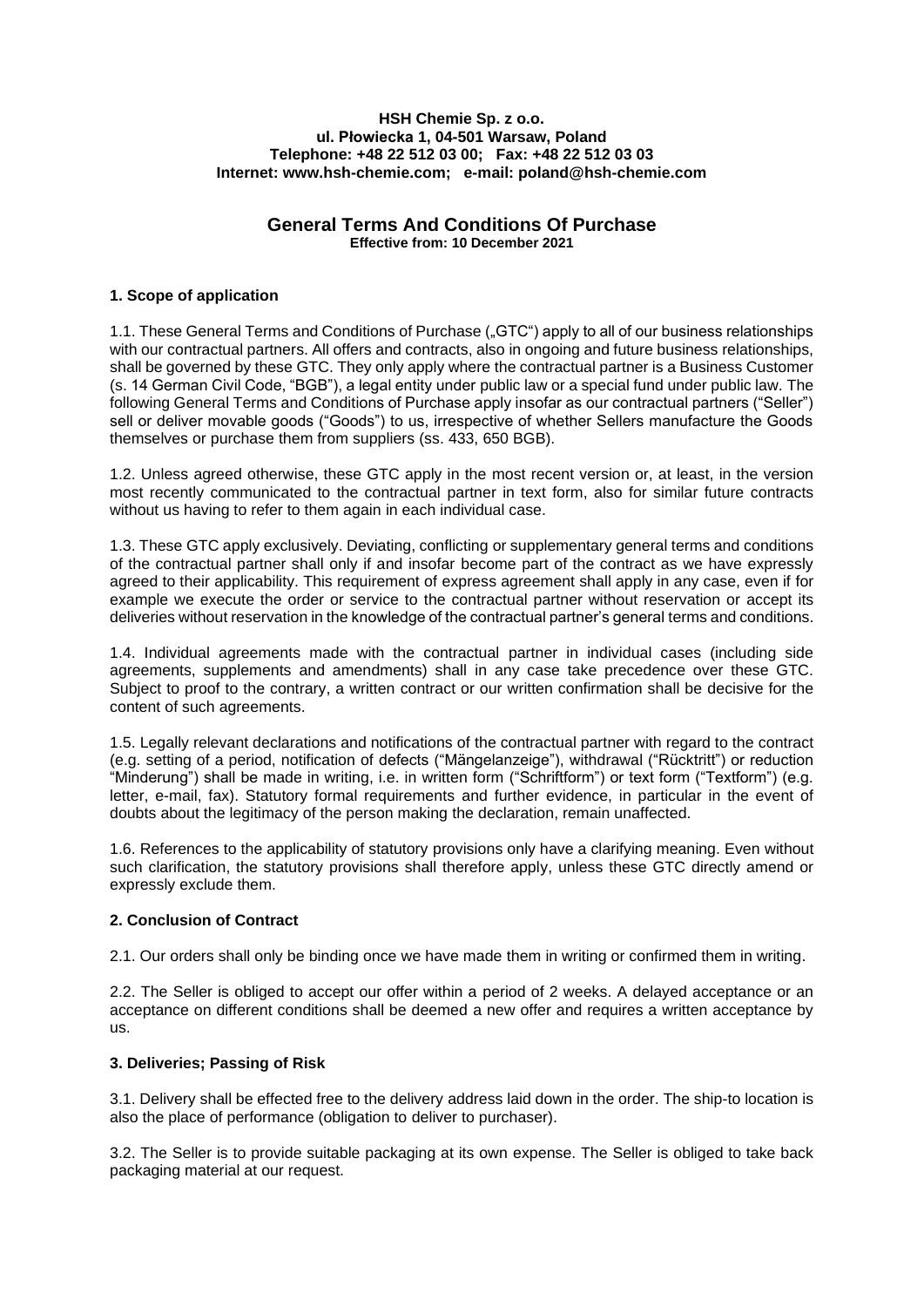3.3. The Seller shall package, label and ship dangerous goods in accordance with the applicable laws and regulations.

3.4. The delivery is to be accompanied by a delivery slip setting out the date of it being produced and of the delivery, the contents of the delivery (article number and number of items) and the order identification number. If the delivery slip is missing or is incomplete we are not responsible for delays in processing and paying that result from this. On the day of the shipping, the Seller is to send us a shipping note, separate from the delivery slip, but with the same contents.

3.5. The risk of accidental loss or deterioration of the Goods passes to us at the time of the delivery at the place of performance. Until this point in time the Seller bears the risk.

3.6. The transfer of ownership in the Goods delivered by the Seller to us takes place unconditionally upon their delivery and without consideration of whether or not the purchase price has been paid. If in an individual case we accept, however, an offer for the transfer of ownership which is conditional upon the payment of the purchase price, the Seller's retention of title only applies insofar as it refers to our payment obligation for the respective products for which title is retained. We are entitled to re-sell the Goods prior to payment of the total purchase price in the normal course of business. In case of sentence 2 of this clause 3.6 of the GTC, the ordinary retention of title as well as that extended to resale apply. All other forms of retention of title are excluded in any event.

3.7 The statutory provisions shall apply in the event of our default in acceptance, subject, however, to the proviso that the Seller shall expressly offer its services even if an obligation to cooperate exists on our part for which a specific or determinable calendar time has been agreed but which is not performed by us in due time. If we are in default of acceptance, the Seller may demand compensation for its additional expenses in accordance with the statutory provisions.

## **4. Delivery Periods; Delivery Delays**

4.1. The delivery deadlines or delivery periods set out in the order are binding. The Seller is obliged to inform us without delay about every threatening or existing delay in delivery, the reasons for it and the probable length of the delay. The commencement of delivery default is unaffected by this.

4.2. If the event of default in delivery the Seller shall be obliged to pay to liquidated damages in the amount of 0.3 % of the net contract price for each working day of default, however maximally 5 % of the net price of the delayed Goods. We reserve the right to evidence a higher amount of damages. The Seller has the right to prove that no loss at all has been incurred by us or only a substantially lower loss. Our further statutory rights remain unaffected.

## **5. Prices; Payments; Rights of Set Off and Retention**

5.1. The price set out in the order is binding. All prices are inclusive of statutory VAT, if it is not shown separately.

5.2. If it is not expressly agreed to the contrary, the price includes delivery and all ancillary costs, such as the costs for the transportation to the delivery address set out in the contract, together with proper packaging.

5.3. If it is not agreed to the contrary, we will pay the purchase price within 14 days of delivery of the Goods and receipt of the invoice with a 3% deduction or within 30 calendar days without deduction.

5.4. Any payments made by us are deemed as having been made as soon as our bank has received transfer instructions from us.

5.5. Unless we are in default, we will not owe any late payment interest. For the occurrence and the consequences of default, the statutory provisions apply with the proviso that any payment reminders required must be made in writing.

5.6. Set off and retention rights and the defence of nonfulfilled contractual obligations are available to us to the extent provided for in statutory law. We are in particular entitled to retain due payments for as long as we have claims against the Seller for incomplete or defective contractual performance.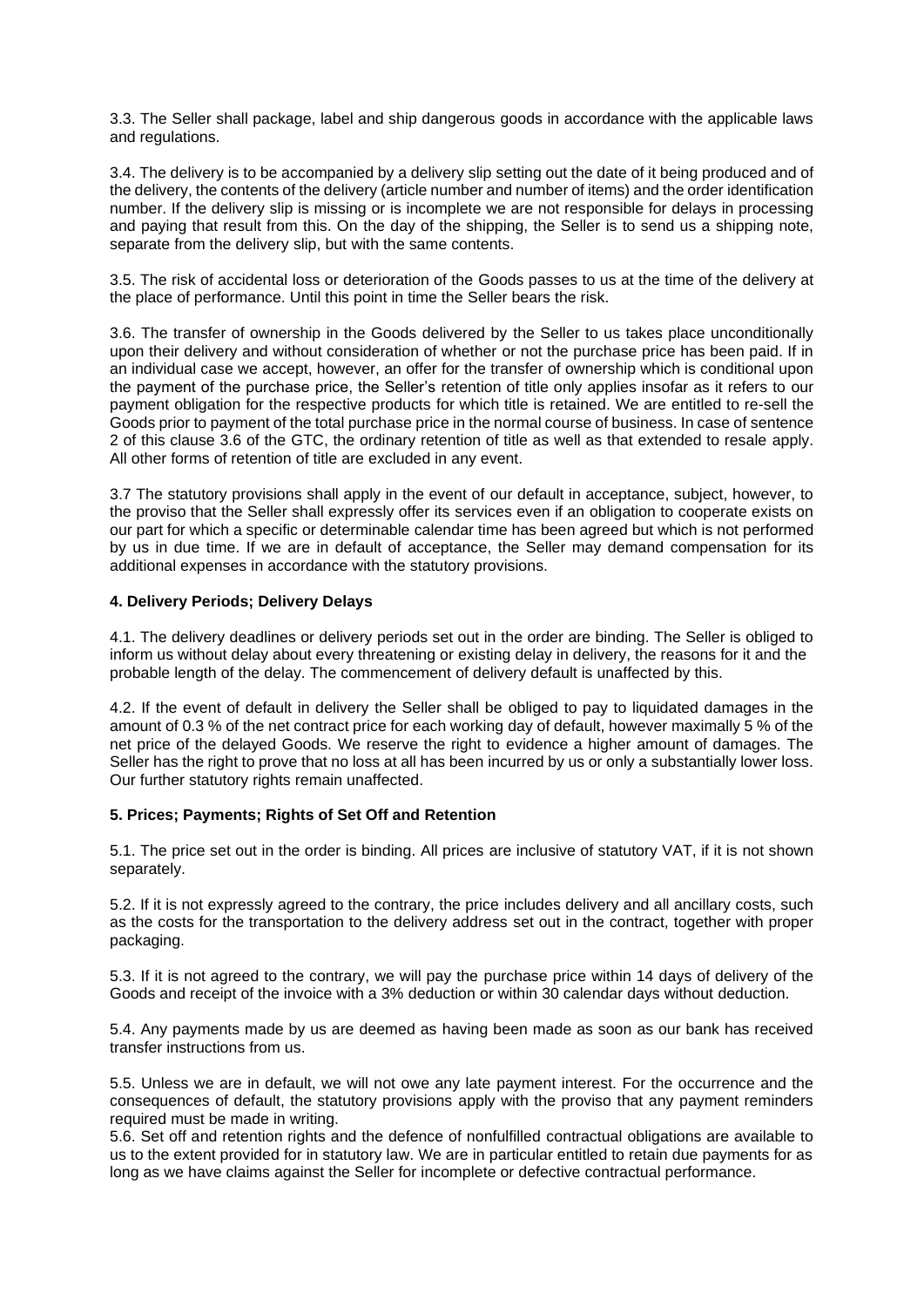5.7. The Seller is not entitled to enforce a set off or retention right unless its counterclaim is uncontested or has been legally established as final and absolute.

## **6. Warranty Rights**

6.1. The statutory provisions apply in the case of defects as to quality or title, provided that nothing to the contrary is stated in the following.

6.2. Contrary to sect. 442 para. 1 sentence 2 BGB we have unrestricted warranty rights even if we failed to recognise the defect upon conclusion of the contract due to our gross negligence.

6.3. For commercial inspection and objection duties the statutory provisions in accordance with sect. 377 and 381 HGB (German Commercial Code) apply, but with the following variations: our inspection duty is limited to defects that become apparent during our external inspection of the incoming Goods including the inspection of the pertaining shipping documents (e.g. damage in transit, mis-deliveries and short deliveries), as well as sample taking at our incoming Goods quality control. Subject to the aforesaid, the extent of the inspection required depends on what is reasonable considering the individual circumstances of the matter in the ordinary course of business. Our obligation to give notice of defects shall remain unaffected.

6.4. We do not waive warranty rights by accepting or approving samples provided to us.

6.5. The costs incurred by the Seller in connection with the examination and rectification shall be borne by the Seller even though it was later determined that a defect actually did not exist. Our liability in connection with an unjustified complaint of defects remains unaffected with the proviso that we shall only be liable to the extent we realized or failed to realize in a grossly negligent manner that a defect actually did not exist.

6.6. Should subsequent performance by the Seller fail (at our choice by remedying the defect or by delivery of an item free of defects), or be refused by the Seller, we shall also be entitled to remedy the defects ourselves or have the defects remedied by a third party and charge the corresponding costs to the Seller's account, provided that we have given him a reasonable time period in which to provide supplementary performance. We reserve the right to further claims, particularly damage claims. Furthermore, we shall be entitled to substitute performance without first setting a deadline for a remedy where it would be unreasonable to require the setting of a deadline (e.g. due to particular urgency, endangering of operational safety or the threat of disproportionate losses). In all cases, we will notify the Seller immediately of the substitute performance.

6.7. Contrary to sect. 438 para. 1 no. 3 BGB the general time limit for warranty claims is 3 years from the transfer of risk.

6.8. The time limits under sales law including the extension in accordance with number 6.7. above of the GTC apply for all contractual warranty claims. If we also have non-contractual compensation claims due to a defect, the normal statutory time limit in accordance with sect. 195 and 199 BGB applies, if the use of time limits under sales law does not lead to a longer time limit in the individual case.

# **7. Liability**

7.1. If these GTC do not provide for anything to the contrary, the Seller is liable in accordance with the statutory provisions.

7.2. We only have unlimited liability for intentional acts, gross negligence as well as for simple negligence when this results in death, personal injury or bodily harm. Otherwise our liability for simple negligence is excluded, unless a fundamental contractual obligation has been breached. Counting as a fundamental contractual obligation is an obligation, the fulfilment of which is vital for the correct implementation of the contract and the respecting of which the contracting partner will normally rely on and may rely on. In the event a fundamental contractual obligation is breached with simple negligence, our liability is however limited to the foreseeable damages and those typical for the contract.